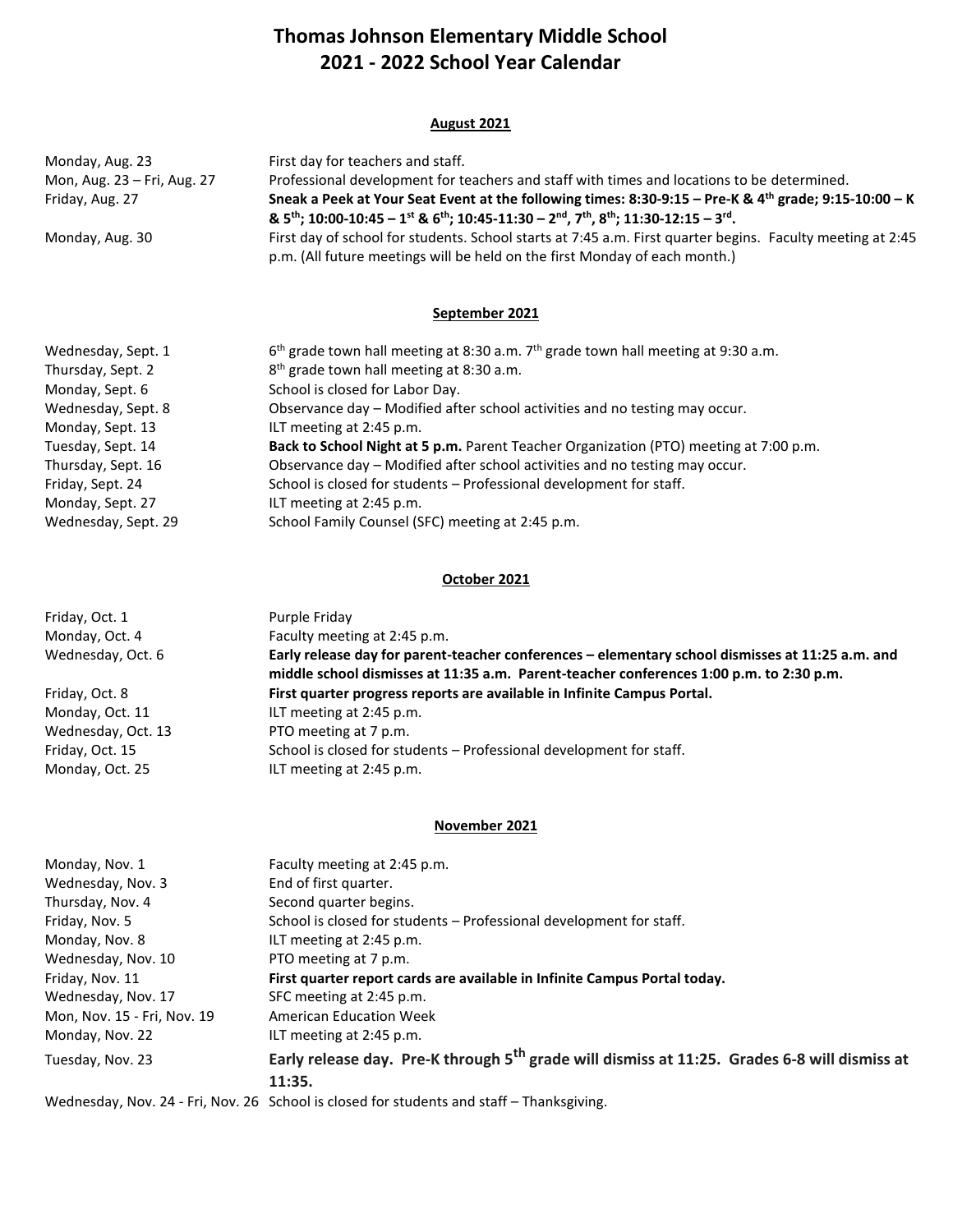#### **December 2021**

| Wednesday, Dec. 1           | Early release day for teacher professional development - elementary school dismisses at 11:25 a.m.<br>and middle school dismisses at 11:35 a.m. Staff PD 1:00 p.m. to 2:30 p.m. |
|-----------------------------|---------------------------------------------------------------------------------------------------------------------------------------------------------------------------------|
| Monday, Dec. 6              | Faculty meeting at 2:45 p.m.                                                                                                                                                    |
| Wednesday, Dec 8            | Early release day - elementary school dismisses at 11:25 a.m. and middle school dismisses at 11:35                                                                              |
|                             | a.m.                                                                                                                                                                            |
| Wednesday, Dec. 8           | PTO meeting at 7 p.m.                                                                                                                                                           |
| Monday, Dec. 13             | ILT meeting at 2:45 p.m.                                                                                                                                                        |
| Wednesday, Dec. 15          | Parent-teacher conferences 4 p.m. to 6 p.m.                                                                                                                                     |
| Thursday, Dec. 16           | Second quarter progress reports are available in Infinite Campus Portal today.                                                                                                  |
| Fri. Dec. 24 - Fri. Dec. 31 | School is closed for students and staff – Winter break.                                                                                                                         |

## **January 2022**

| Monday, Jan. 3     | School reopens. Faculty meeting at 2:45 p.m.                                                                                                                                    |
|--------------------|---------------------------------------------------------------------------------------------------------------------------------------------------------------------------------|
| Monday, Jan. 10    | ILT meeting at 2:45 p.m.                                                                                                                                                        |
| Wednesday, Jan. 12 | Early release day for teacher professional development - elementary school dismisses at 11:25 a.m.<br>and middle school dismisses at 11:35 a.m. Staff PD 1:00 p.m. to 2:30 p.m. |
| Wednesday, Jan. 12 | PTO meeting at 7 p.m.                                                                                                                                                           |
| Monday, Jan. 17    | School is closed for students and staff - Dr. Martin Luther King, Jr. Day.                                                                                                      |
| Wednesday, Jan. 19 | End of second quarter.                                                                                                                                                          |
| Thursday, Jan. 20  | Third quarter begins.                                                                                                                                                           |
| Monday, Jan. 24    | ILT meeting at 2:45 p.m.                                                                                                                                                        |
| Wednesday, Jan. 26 | SFC meeting at 2:45 p.m. Second quarter report cards are available in Infinite Campus Portal today.                                                                             |

## **February 2022**

| Wednesday, Feb. 2 | Early release day for teacher professional development – elementary school dismisses at 11:25 a.m.<br>and middle school dismisses at 11:35 a.m. Staff PD 1:00 p.m. to 2:30 p.m. |
|-------------------|---------------------------------------------------------------------------------------------------------------------------------------------------------------------------------|
| Monday, Feb. 7    | Faculty meeting at 2:45 p.m.                                                                                                                                                    |
| Wednesday, Feb. 9 | PTO meeting at 7 p.m.                                                                                                                                                           |
| Monday, Feb. 14   | ILT meeting at 2:45 p.m.                                                                                                                                                        |
| Friday, Feb. 18   | School is closed for students – Professional development day for staff.                                                                                                         |
| Monday, Feb. 21   | School is closed for students and staff - Presidents' Day.                                                                                                                      |
| Monday, Feb. 28   | ILT meeting at 2:45 p.m.                                                                                                                                                        |

## **March 2022**

| Wednesday, March 2  | Early release day for parent-teacher conferences - elementary school dismisses at 11:25 a.m. and<br>middle school dismisses at 11:35 a.m. Conferences 1:00 p.m. to 2:30 p.m. Third quarter progress<br>reports are available in Infinite Campus Portal. |
|---------------------|---------------------------------------------------------------------------------------------------------------------------------------------------------------------------------------------------------------------------------------------------------|
| Monday, March 7     | Faculty meeting at 2:45 p.m.                                                                                                                                                                                                                            |
| Wednesday, March 9  | PTO meeting at 7 p.m.                                                                                                                                                                                                                                   |
| Monday, March 14    | ILT meeting at 2:45 p.m.                                                                                                                                                                                                                                |
| Wednesday, March 16 | Early release day - elementary school dismisses at 11:25 a.m. and middle school dismisses at 11:35                                                                                                                                                      |
|                     | a.m.                                                                                                                                                                                                                                                    |
| Friday, March 25    | End of third quarter.                                                                                                                                                                                                                                   |
| Monday, March 28    | Fourth quarter begins. ILT meeting at 3:30 p.m.                                                                                                                                                                                                         |
| Wednesday, March 30 | SFC meeting at 2:45 p.m.                                                                                                                                                                                                                                |

### **April 2022**

Friday, April 1 **Third quarter report cards are available in Infinite Campus Portal.** Monday, April 4 Faculty meeting at 2:45 p.m. Wednesday, April 6 **Early release day for teacher professional development – elementary school dismisses at 11:25 a.m.**